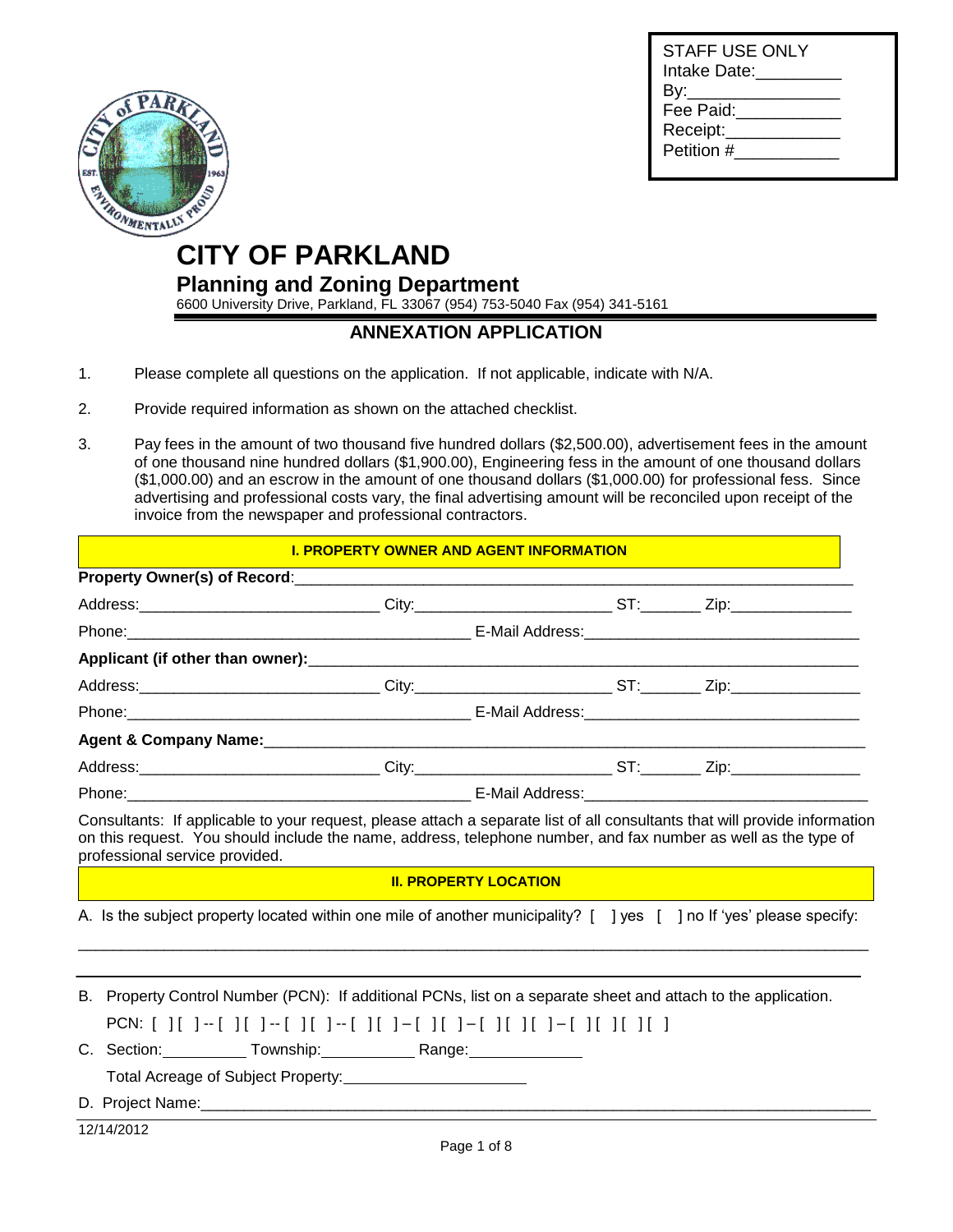E. Project Address: \_\_\_

F. General Location Description (proximity to closest major intersection in miles or fractions thereof):

### **III. LAND USE AND ZONING INFORMATION**

- A. Broward County Zoning Designation:\_\_\_\_\_\_\_\_\_\_\_\_\_\_\_\_\_\_\_\_\_\_\_\_\_\_\_\_\_\_\_\_\_\_\_\_\_\_\_\_\_\_\_\_\_\_\_\_\_\_\_\_\_\_\_\_\_
- B. Proposed Zoning Designation:
- C. Broward County Future Land Use Designation: \_\_\_\_\_\_\_\_\_\_\_\_\_\_\_\_\_\_\_\_\_\_\_\_\_\_\_\_\_\_\_\_\_
- D. Proposed Future Land Use Designation:\_\_\_\_\_\_\_\_\_\_\_\_\_\_\_\_\_\_\_\_\_\_\_\_\_\_\_\_\_\_\_\_\_\_\_\_\_\_\_\_\_\_\_\_\_\_\_\_\_\_\_\_\_\_\_\_\_
- E. Existing Use(s) on Property:\_\_\_\_\_\_\_\_\_\_\_\_\_\_\_\_\_\_\_\_\_\_\_\_\_\_\_\_\_\_\_\_\_\_\_\_\_\_\_\_\_\_\_\_\_\_\_\_\_\_\_\_\_\_\_\_\_\_\_\_\_\_\_\_\_\_\_
- F. Proposed Use(s):\_\_\_\_\_\_\_\_\_\_\_\_\_\_\_\_\_\_\_\_\_\_\_\_\_\_\_\_\_\_\_\_\_\_\_\_\_\_\_\_\_\_\_\_\_\_\_\_\_\_\_\_\_\_\_\_\_\_\_\_\_\_\_\_\_\_\_\_\_\_\_\_\_\_\_

### **IV. PROJECT HISTORY**

(List in sequence from first zoning application to most recent – attach additional page if necessary):

| <b>Petition Number</b> | <b>Request</b> | <b>Action</b> | <b>Date</b> | <b>Resolution Number</b> |
|------------------------|----------------|---------------|-------------|--------------------------|
|                        |                |               |             |                          |
|                        |                |               |             |                          |
|                        |                |               |             |                          |
|                        |                |               |             |                          |

#### **V. ADJACENT PROPERTIES**

| Adjacent<br>Property to the:      | <b>Land Use</b><br><b>Designation</b> | <b>Zoning Designation</b> | <b>Existing Use(s) of</b><br><b>Property</b> | <b>Approved Use(s)</b><br>of Property* | <b>Petition &amp;</b><br><b>Resolution</b><br><b>Number</b> |
|-----------------------------------|---------------------------------------|---------------------------|----------------------------------------------|----------------------------------------|-------------------------------------------------------------|
| <b>SUBJECT</b><br><b>PROPERTY</b> |                                       |                           |                                              |                                        |                                                             |
| <b>NORTH</b>                      |                                       |                           |                                              |                                        |                                                             |
| <b>SOUTH</b>                      |                                       |                           |                                              |                                        |                                                             |
| <b>EAST</b>                       |                                       |                           |                                              |                                        |                                                             |
| <b>WEST</b>                       |                                       |                           |                                              |                                        |                                                             |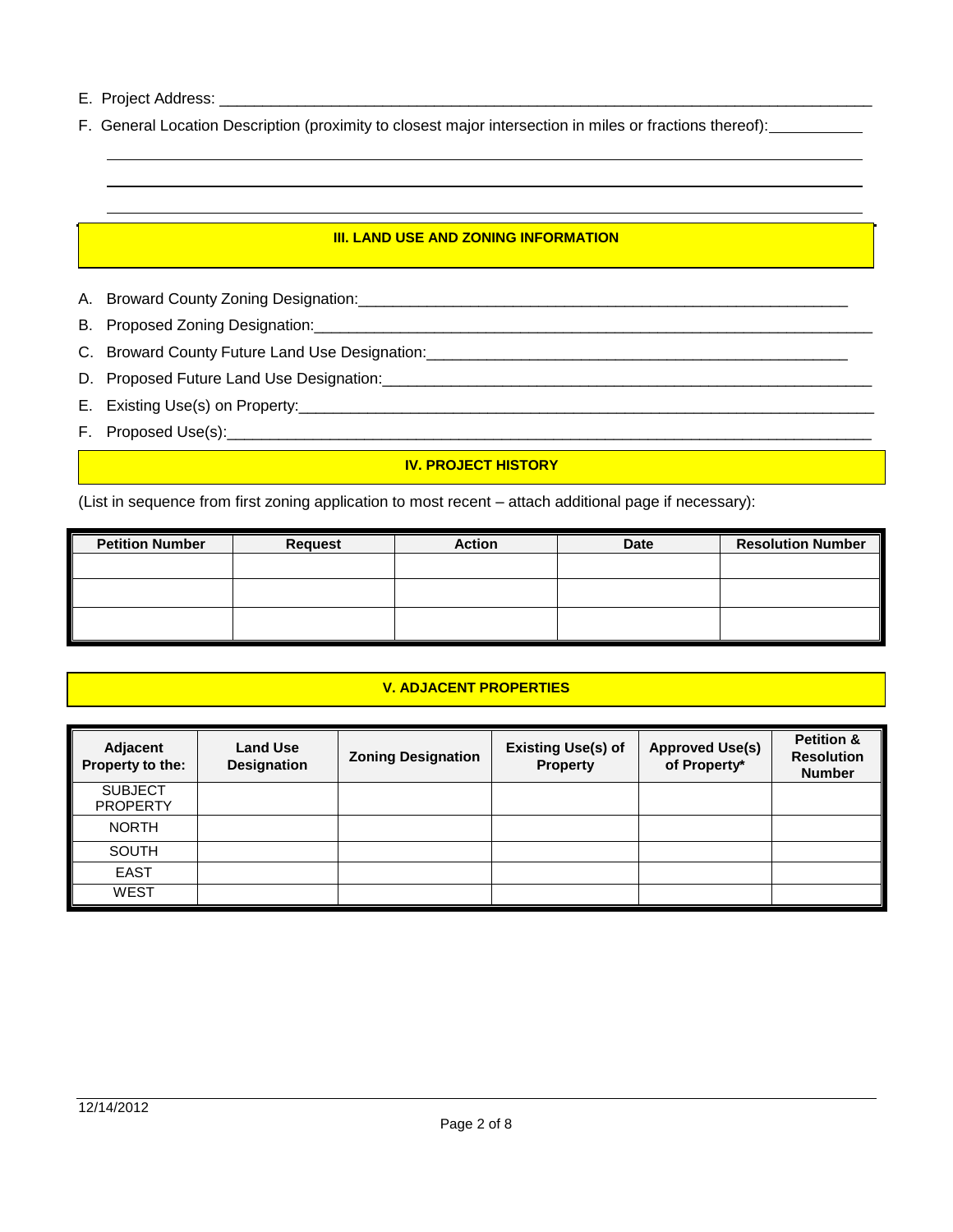If adjacent land supports a previous approval by the City of Parkland, please include a brief description of the approved use(s) and the approved square footage or number of dwelling units.

### **VI. APPLICANT'S STATEMENT OF JUSTIFICATION (Attach additional sheets, if necessary)**

The applicant is to explain how the request conforms to the following:

A. That the area in question meets statutory requirements pertaining to contiguity, compactness and irregular shape.

B. That the petitioned area must have a "unity of interests with the City" and be a "logical extension" of the City's boundaries.

C. That the area shall have a growth potential sufficient to warrant the extension of services.

D. That the deficit of income against expense to the City of Parkland shall not be unreasonable.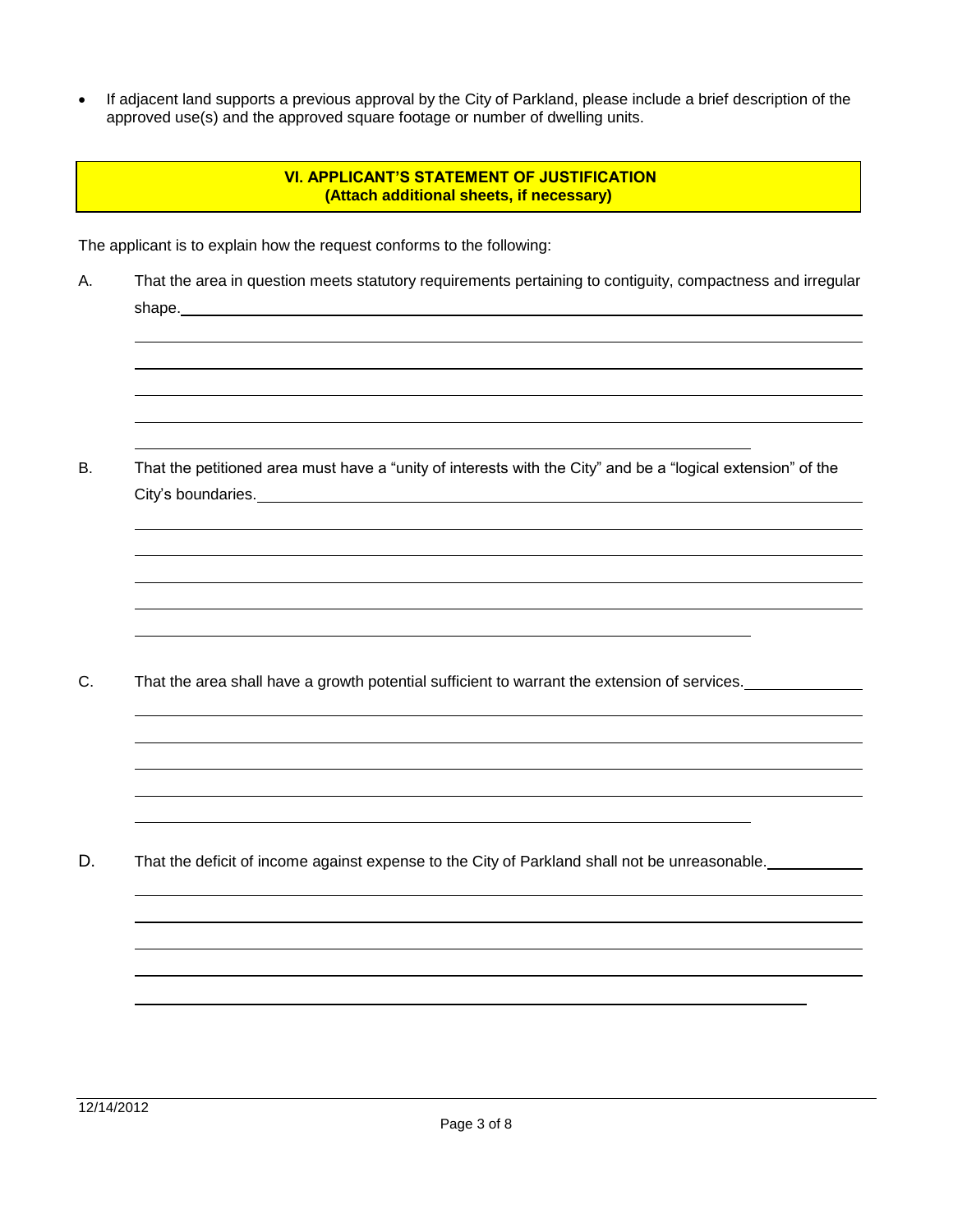E. That the advantages both to the City of Parkland and to the petitioned area must outweigh the disadvantages.

F. That the City of Parkland must be willing and able to provide City services as well as ensure that services provided by Broward County are furnished to the newly annexed area within a reasonable time.

G. That the proposed request is consistent with the City of Parkland's Comprehensive Plan.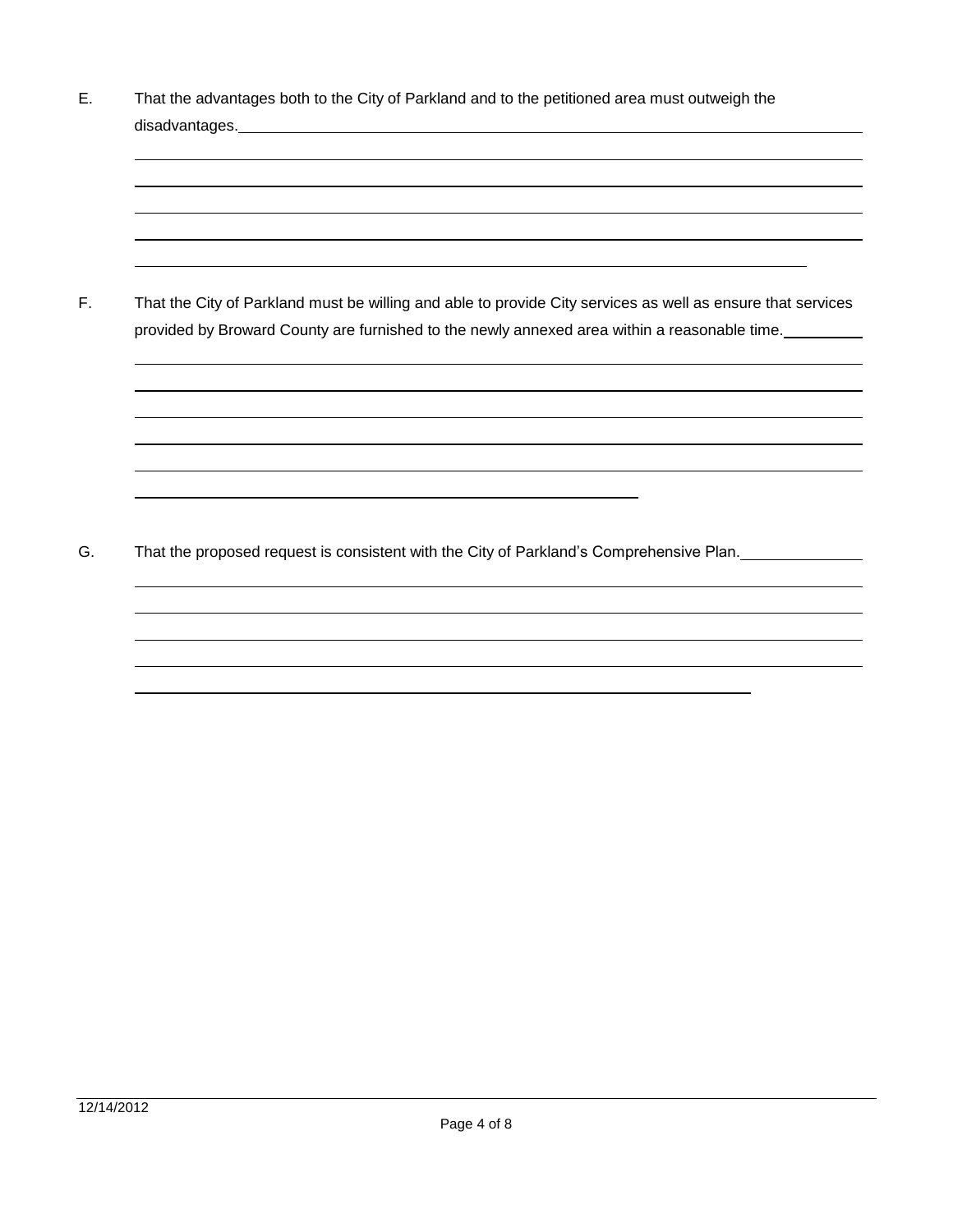## **OWNER ACKNOWLEDGEMENT**

I/We: \_\_\_\_\_\_\_\_\_\_\_\_\_\_\_\_\_\_\_\_\_\_\_\_\_\_\_\_\_\_\_\_\_\_\_\_\_\_\_\_\_, do hereby swear/affirm that I/we am/are the owner(s) of

the property referenced in this application

I/We certify that the above statements and the statements or showings made in any paper or plans submitted herewith are true to the best of my/our knowledge and belief. Further, I/we understand that this application, attachments and fee become part of the official record of the Planning & Zoning Department of the City of Parkland and the fee is not refundable. I/We understand that any knowingly false information given by me/us will result in the denial, revocation or administrative withdrawal of the application or permit. I/We further acknowledge that additional information may be required by the City of Parkland in order to process this application.

I/We further consent to the City of Parkland to publish, copy or reproduce any copyrighted document for any third party submitted as part of this application.

Signature(s) of Owner(s)\_\_\_\_\_\_\_\_\_\_\_\_\_\_\_\_\_\_\_\_\_\_\_\_\_\_\_\_\_\_\_\_\_\_\_\_\_\_\_\_\_\_\_\_\_\_\_\_\_\_\_\_\_\_\_\_\_\_\_

Print Name(s) example of the state of  $\Gamma$  and  $\Gamma$  and  $\Gamma$  and  $\Gamma$  and  $\Gamma$  and  $\Gamma$  and  $\Gamma$  and  $\Gamma$  and  $\Gamma$  and  $\Gamma$  and  $\Gamma$  and  $\Gamma$  and  $\Gamma$  and  $\Gamma$  and  $\Gamma$  and  $\Gamma$  and  $\Gamma$  and  $\Gamma$  and  $\Gamma$  and  $\Gamma$  and  $\Gamma$ 

## **CONSENT STATEMENT**

**Complete if using agent/representative** 

I/We, the aforementioned owner(s), do hereby give consent to \_\_\_\_\_\_\_\_\_\_\_\_\_\_\_\_\_\_\_\_\_\_\_\_\_\_\_\_\_ to act on my/our behalf to submit this application, all required material and documents, and attend and represent me/us at all meetings and public hearings pertaining to the request(s) and property I/we own described in the attached application. Furthermore, as owner(s) of the subject property, I/we hereby give consent to the party designated above to agree to all terms or conditions that may arise as part of the approval of this application for the proposed use.

Signature(s) of Owner(s)

Print Name(s)

**NOTARY**

STATE OF FLORIDA COUNTY OF \_\_\_\_\_\_\_\_\_\_\_\_\_\_\_\_\_\_\_\_\_\_\_\_

| The foregoing instrument was acknowledged before me this | dav of                                             |  |
|----------------------------------------------------------|----------------------------------------------------|--|
|                                                          | . He/She is personally known to me or has produced |  |
|                                                          | as identification and did/did not take an oath.    |  |
|                                                          |                                                    |  |

(Signature of Notary)

My Commission Expires: **Expires**:  $\frac{1}{2}$ 

\_\_\_\_\_\_\_\_\_\_\_\_\_\_\_\_\_\_\_\_\_\_\_\_\_\_\_\_\_ (NOTARY'S SEAL OR STAMP)

(Name – Must be typed, printed, or stamped)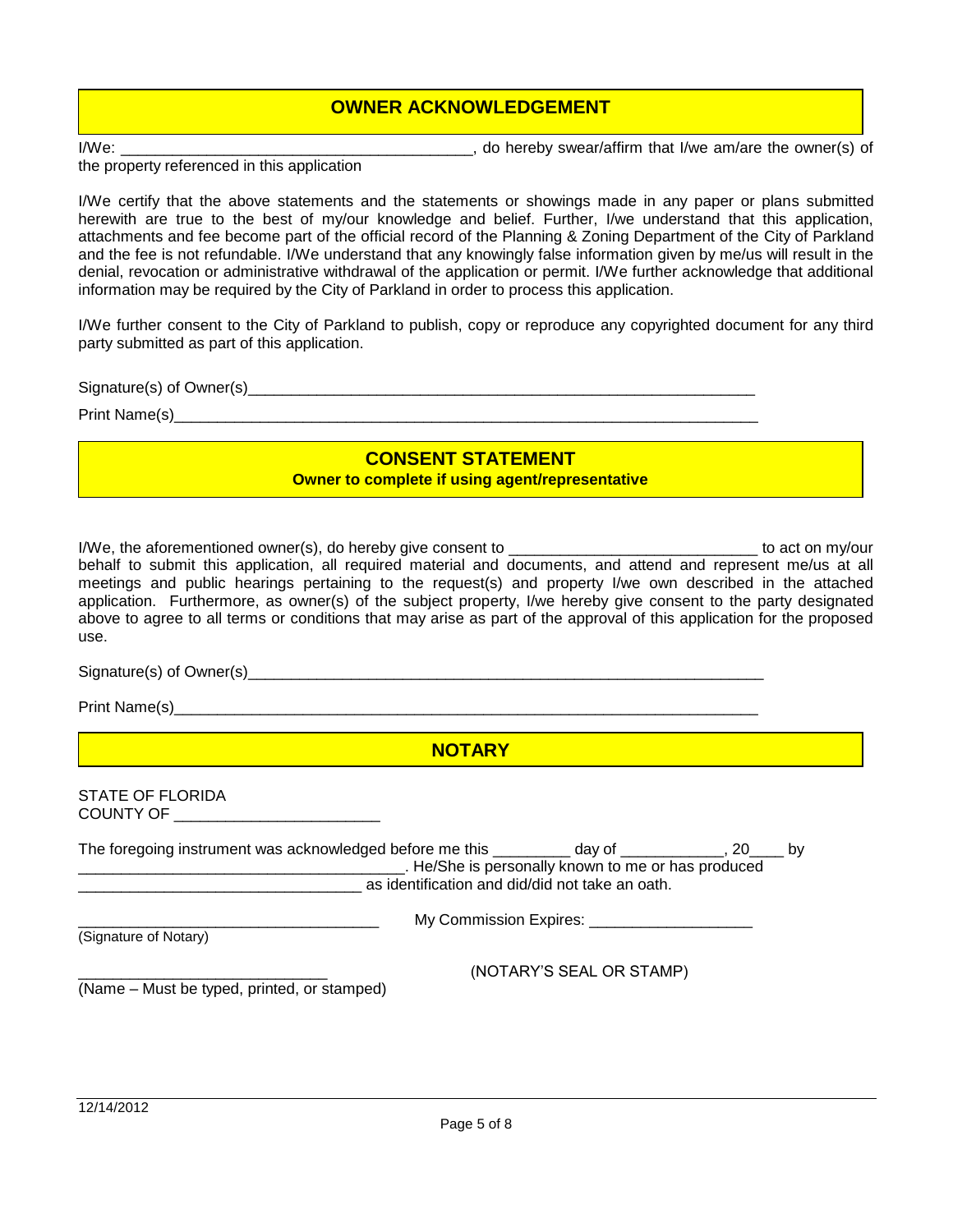

## **CITY OF PARKLAND**

## **Planning and Zoning Department**

6600 University Drive, Parkland, FL 33067 (954) 753-5040 Fax (954) 341-5161

|            |                                  |     |    | <b>ANNEXATION SUBMITTAL CHECKLIST</b>                                                                                                                                                                                                                                                                                                                                                                                                                                     |
|------------|----------------------------------|-----|----|---------------------------------------------------------------------------------------------------------------------------------------------------------------------------------------------------------------------------------------------------------------------------------------------------------------------------------------------------------------------------------------------------------------------------------------------------------------------------|
| <b>YES</b> | <b>PLEASE CHECK</b><br><b>NO</b> | N/A |    | I. GENERAL                                                                                                                                                                                                                                                                                                                                                                                                                                                                |
|            |                                  |     | a. | An original completed application and twelve (12) copies of the completed<br>application, signed by owner, agent and/or applicant. Agent's authorization<br>or power of attorney must be attached if applicant is other than owner and<br>required application fees.                                                                                                                                                                                                      |
|            |                                  |     | b. | Twelve (12) copies of a warranty deed including property control number or<br>folio number and legal description of the property.                                                                                                                                                                                                                                                                                                                                         |
|            |                                  |     | c. | A recent aerial photograph of the site with a minimum scale of 1" = 300'.                                                                                                                                                                                                                                                                                                                                                                                                 |
|            |                                  |     | d. | Twelve (12) copies of a vicinity map delineating the proposed annexation<br>area and its boundaries contiguous to the City limits.                                                                                                                                                                                                                                                                                                                                        |
|            |                                  |     | е. | Legal description of property (8.5' X 14') and on disk (Word format).                                                                                                                                                                                                                                                                                                                                                                                                     |
|            |                                  |     | f. | Twelve (12) copies of a survey (not more than a year old) including any<br>and all easements of record referenced by OR Book and Page, signed and<br>sealed by a surveyor registered in the State of Florida.                                                                                                                                                                                                                                                             |
|            |                                  |     | g. | Twelve (12) copies each of a concept master plan (no larger than 24" x<br>36") and reduced concept master plan (8.5 x 11 folded) which details, in<br>graphic and tabular form, at a minimum, the following: land use, site<br>design, proposed building envelopes, on-site vehicle use areas, access,<br>drainage features, preservation areas, easements, lot configuration,<br>landscape buffer areas, roadways or any parcels of land to be dedicated to<br>the City. |
|            |                                  |     | h. | Twelve (12) copies of a signed and sealed preliminary engineering report<br>addressing the impacts of the project on the infrastructure of the City<br>including roadway, water and sewer impacts and how the existing and<br>proposed systems will de designed to accommodate these impacts.                                                                                                                                                                             |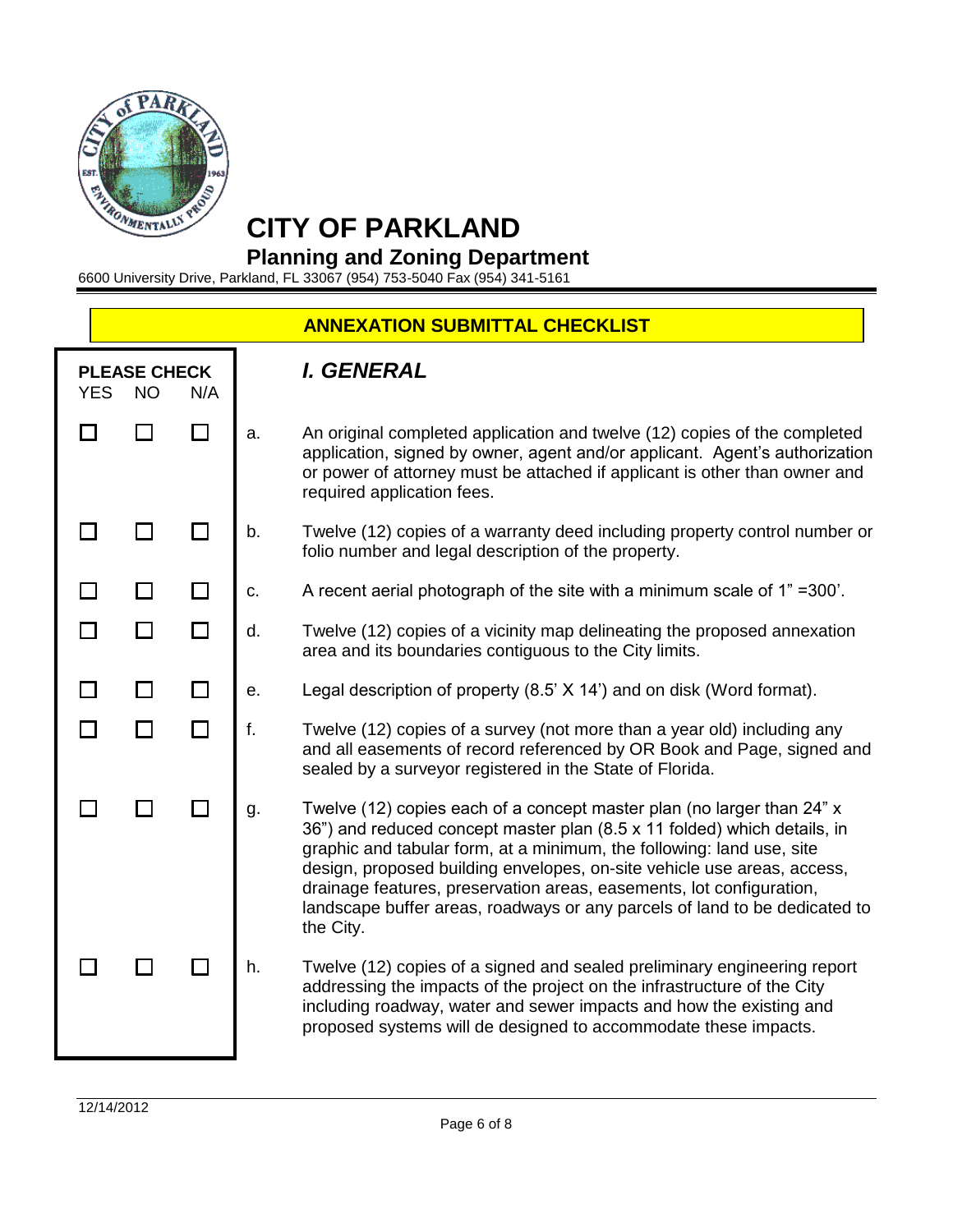

i. Twelve (12) copies of a signed and sealed traffic statement or traffic study.

j. A concurrent submittal of a Comprehensive Land Use Plan Amendment and Rezoning petitions or, if applicable, an annexation agreement in the form approved by the City attorney, agreeing to submit a Comprehensive Land Use Plan Amendment and Rezoning petitions, by the submittal deadline of the next round of Comprehensive Land Use Plan Amendments.

k. Twelve (12) copies of a letter from the School Board Of Broward County Planning and Real Estate, when appropriate.